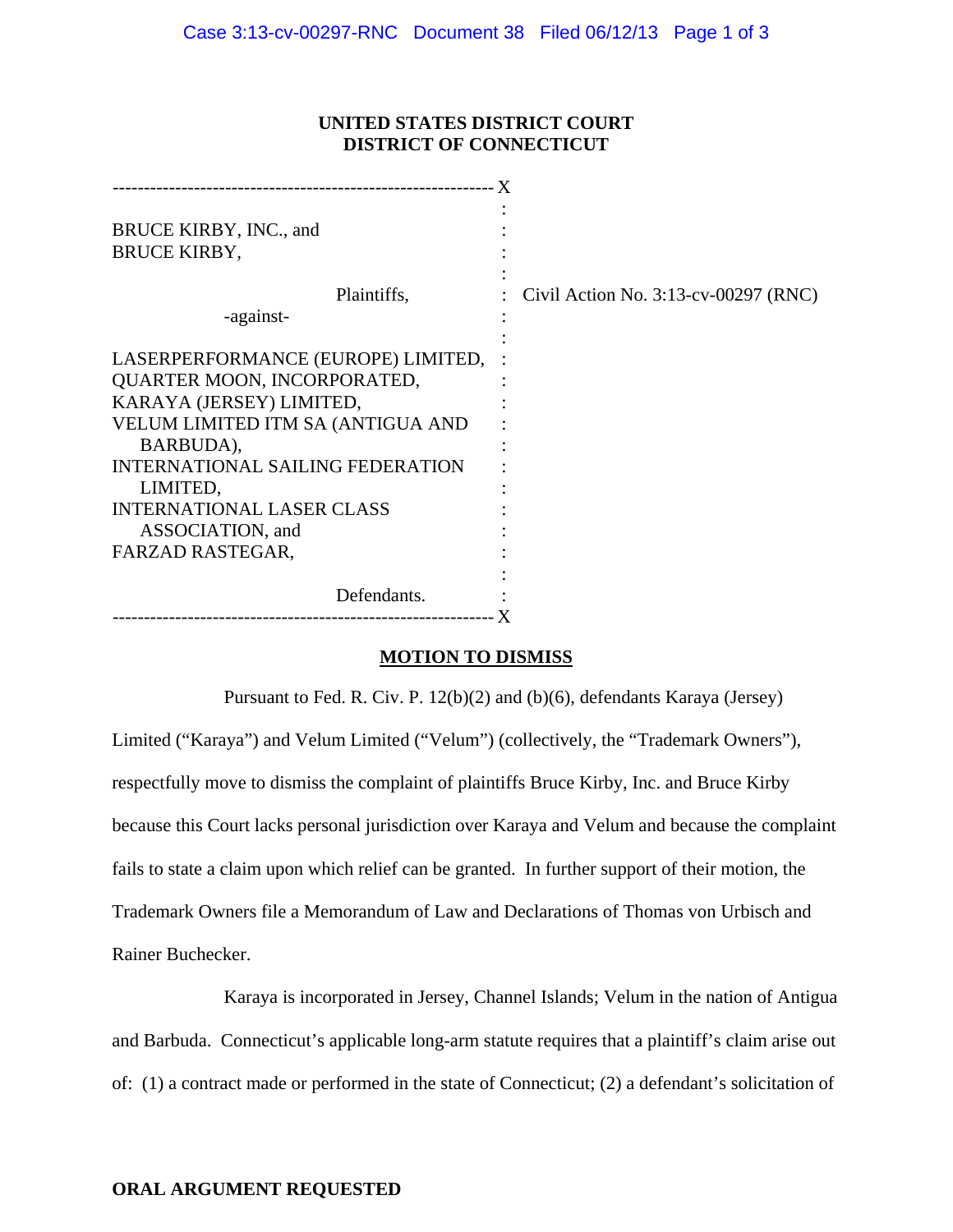## Case 3:13-cv-00297-RNC Document 38 Filed 06/12/13 Page 2 of 3

business in the state of Connecticut; (3) a defendant's production, manufacture or distribution of goods with the reasonable expectation that they would be used in the state of Connecticut; or (4) a defendant's tortious activity in the state of Connecticut. *See* CONN. GEN. STAT. § 33-929(f) (2010). This Court lacks personal jurisdiction over the Trademark Owners because this suit does not arise out of any of the enumerated activities by the Trademark Owners.

Even if the Trademark Owners were within the reach of the long-arm statute, this Court lacks jurisdiction over them under a due process analysis because the Trademark Owners have not purposefully availed themselves of the forum and does not have sufficient "minimum contacts" with Connecticut. *See Int'l Shoe Co. v. Washington*, 326 U.S. 310, 316 (1945); *Burger King Corp. v. Rudzewicz*, 471 U.S. 462, 475 (1985). The Court lacks specific jurisdiction over the Trademark Owners because this case does not arise from any contacts the Trademark Owners have with Connecticut. The Court also lacks general jurisdiction because the Trademark Owners do not have the requisite substantial, continuous and systematic contacts with Connecticut to satisfy due process requirements. Therefore, pursuant to Fed. R. Civ. P. 12(b)(2), this action should be dismissed for a lack of personal jurisdiction.

The complaint should also be dismissed pursuant to Fed. R. Civ. P. 12(b)(6) for failure to state a claim upon which relief can be granted. Beyond identifying them as the owners of the LASER trademark, the Amended Complaint alleges only that, together with the other defendants, the Trademark Owners manufactured or sold the "Kirby Sailboat," or that they encouraged, cooperated or permitted others to commit torts. These conclusory allegations are not sufficient to state a claim for counterfeiting, trademark infringement, unfair competition, misappropriation of publicity rights or "inducement to default" an agreement. Therefore,

-2-